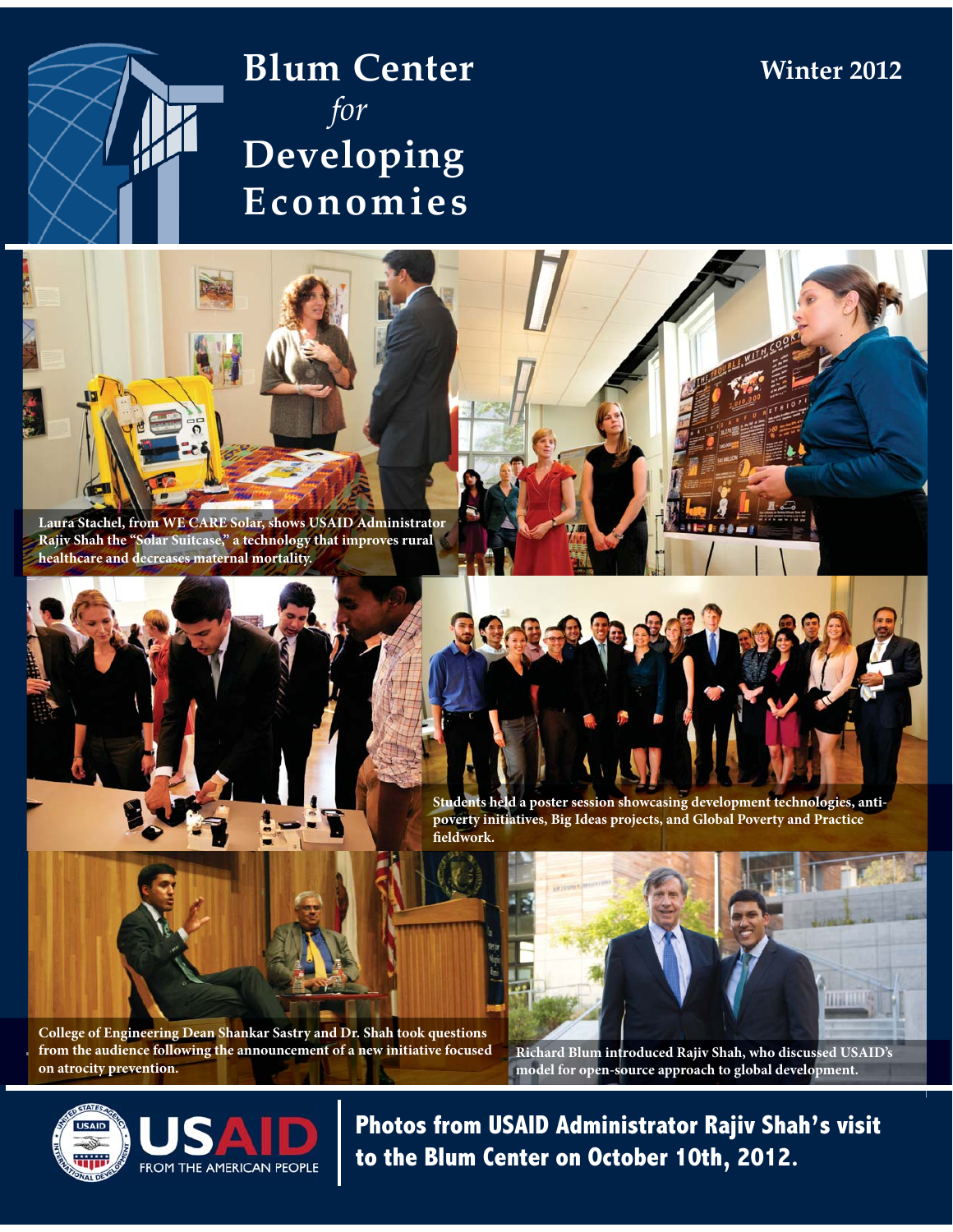### **Across Institutions, Across Borders: Networks in Poverty Alleviation** *By Javier Kordi*

On October 10th, the Blum Center received national attention: Rajiv Shah, the administrator of the U.S. Agency for International Development (USAID) ventured across the country to meet with the UC Berkeley community. The Blum Center was honored to host Director Shah, as he spent the day engaging with

students, meeting faculty and board members, and learning about the latest initiatives in poverty alleviation.

Dr. Shah's visit marked the first in what will be a continued, symbiotic partnership between the federal agency and the Blum Center. Towards the end of his visit, he delivered a keynote address

of university-level development to help the poor. Dr. Shah explained that the process of interdisciplinary collaboration that birthed these projects now serves as "the model for a network of development laboratories [USAID] is forming across the country."

USAID understands that even the most brilliant technologies are mere tools— without a solid implementation platform, their impacts are limited. For its projects to succeed, an organization must have a fluid ideology that can operate within the varying landscapes and climates of development. This requires

a lively discourse on the methods and approaches to development. On university campuses, the conversation is ever-growing, and USAID wants to join in. According to Dr. Shah, USAID aims to spark a dialogue with the millennial generation of activists and scholars emerging from places like UC Berkeley. In pursuit of this goal,



to an overflowing audience of students, professors, and community members. Dr. Shah praised the center's focus on "deep analysis and broad engagement… that not only generates new ideas, but also tests and applies real-world solutions." He noted the uniqueness of the Blum Center's approach, which combines topdown efforts with empowerment and sustainability from the ground-up.

In his speech, Dr. Shah noted his interest in solutions such as the WE CARE Solar Suitcase and the Cell Scope. With their respective abilities to curb infant mortality and facilitate early disease diagnosis in rural areas, these initiatives are a sampling of the promise

The next era in poverty alleviation will be defined by an open-source approach to development that breaks down barriers limiting the availability of the latest innovations. The opensource paradigm holds the key to implementing sustainable and replicable real-world solutions. An example Dr. Shah mentioned was a mobile phone equipped with geographic information system capabilities. Made readily available to the hands of vulnerable populations, this device would allow atrocity victims to record critical information (such as time, place, and photographs) to be used as substantive evidence in international courts.

USAID has created an online-space called USAID Fall Semester which seeks to invite students to converse, critique, and collaborate with the organization.

Dr. Shah ended his speech with an inspirational call to action— stating that extreme poverty could be reduced by 90% if efforts were accelerated. He then opened the floor to questions, and a lively conversation ensued. It was a day to be remembered for the students and faculty at UC Berkeley. As the Blum Center's model is replicated and leveraged, with new partnerships across people, institutions, and ideas— a new chapter in the fight against poverty begins.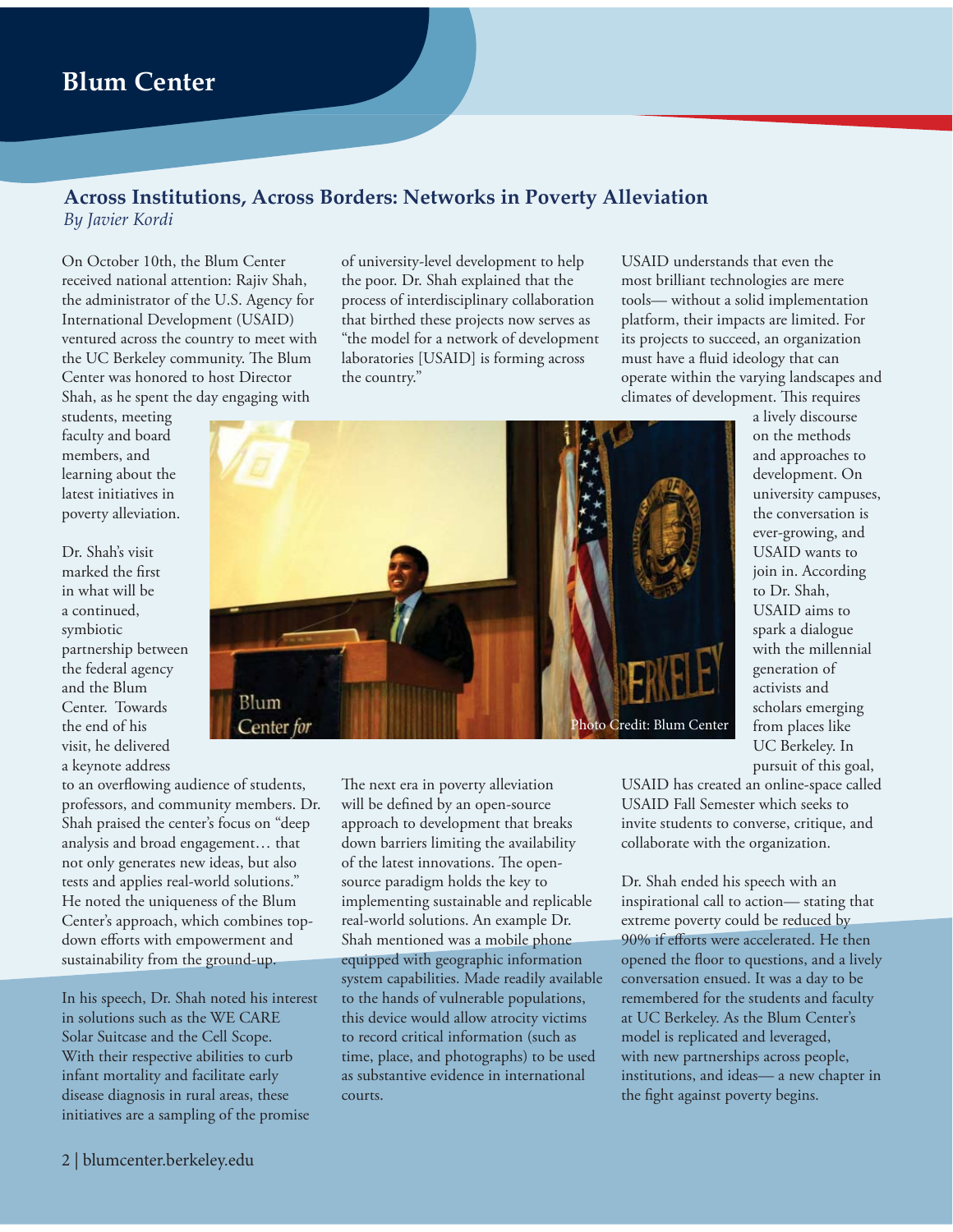### **Growing the Student Innovation Ecosystem: "Big Ideas in a Box"** *By Luis Flores*

More than 450 undergraduate and graduate students submitted proposals to one of the Big Ideas@Berkeley's nine contest categories – representing the largest contest to date. With \$300,000 in expected awards, winning proposals will receive the critical support and funding that could spread their idea and address social and global challenges. To the benefit of big ideas everywhere, the opportunity to cultivate innovative plans into real-world projects could soon become available to university students around the country.

This year, UC Berkeley students interested in the Big Ideas@Berkeley contest were presented with two new global challenges: (1) develop a proposal that will preserve of promote the protection of individual's essential rights and (2) design an innovative solution that will safeguard the health of expectant mothers and young children. Kicking off a dynamic partnership, Big Ideas@

Berkeley and U.S. Agency for International Development (USAID) collaborated to open two new contest categories. The new "Maternal & Children Health" and "Promoting Human Rights" contest categories were inspired by USAID's "Savings Lives at Birth" and "Tech Challenge for Atrocity Prevention" challenges. USAID's initiatives foster a similar level of creativity by allowing groups of all sizes and from all backgrounds to contribute to addressing these pressing issues. Big Ideas has taken problems important to USAID and challenged UC Berkeley students to address them.

In addition to expanding the number of categories in the contest, the Big Ideas team is working to expand the contest to other universities. We're currently working to develop "Big Ideas in a Box," explained Jessica Ernandes, a graduate student assistant for the Big Ideas contest. "Our goal is to share the framework and process with other universities so they have the tools that have proven useful for us."

While still at an early stage of development, this collection of documents will detail everything needed to manage a university-based innovation competition. The idea to replicate this contest was prompted by the recently announced Higher Education Solutions Network (HESN). In partnership with USAID, UC Berkeley is working with six other universities to share and develop technologies and practices needed to collaboratively address global problems. A key piece of this effort is focused on challenging and preparing the next generation of innovators and entrepreneurs.

ideas during the 8-month long contest. This key feature should be central to any Big Ideas contest replica. "To foster student innovation, you have to know where students need support and what they'd like to get out of a program like Big Ideas," explained Ernandes. "Listening to them is a necessary first step to ensure that the Big Ideas competition continues to be relevant and impactful as it moves to other campuses."

The growing focus on university students is encouraging to Alexa Koenig, interim executive director of UC Berkeley's Human Rights Center. A judge for the "Promoting Human Rights" contest category, Koenig believes young people are the best problem solvers. "Students are constantly being exposed to new ideas, whether from their professors, events on and off campus, or their peers, which can contribute significantly to creativity," she explained.



It may not be long until students can apply to Big Ideas at universities throughout the country and the

world. "In many ways, I think our model can be replicated because it is, at its heart, really simple," explained Ernandes, "we support and allow students to do what they are great at—being passionate, smart, and creative."



That's where Big Ideas@Berkeley comes in. The contest succeeds because it does not simply grant prize money. The contest application process itself is an ecosystem for nurturing social innovation. From the pre-proposal phase, Big Ideas provides guidance, mentorship, and support to applicants, allowing students to grow their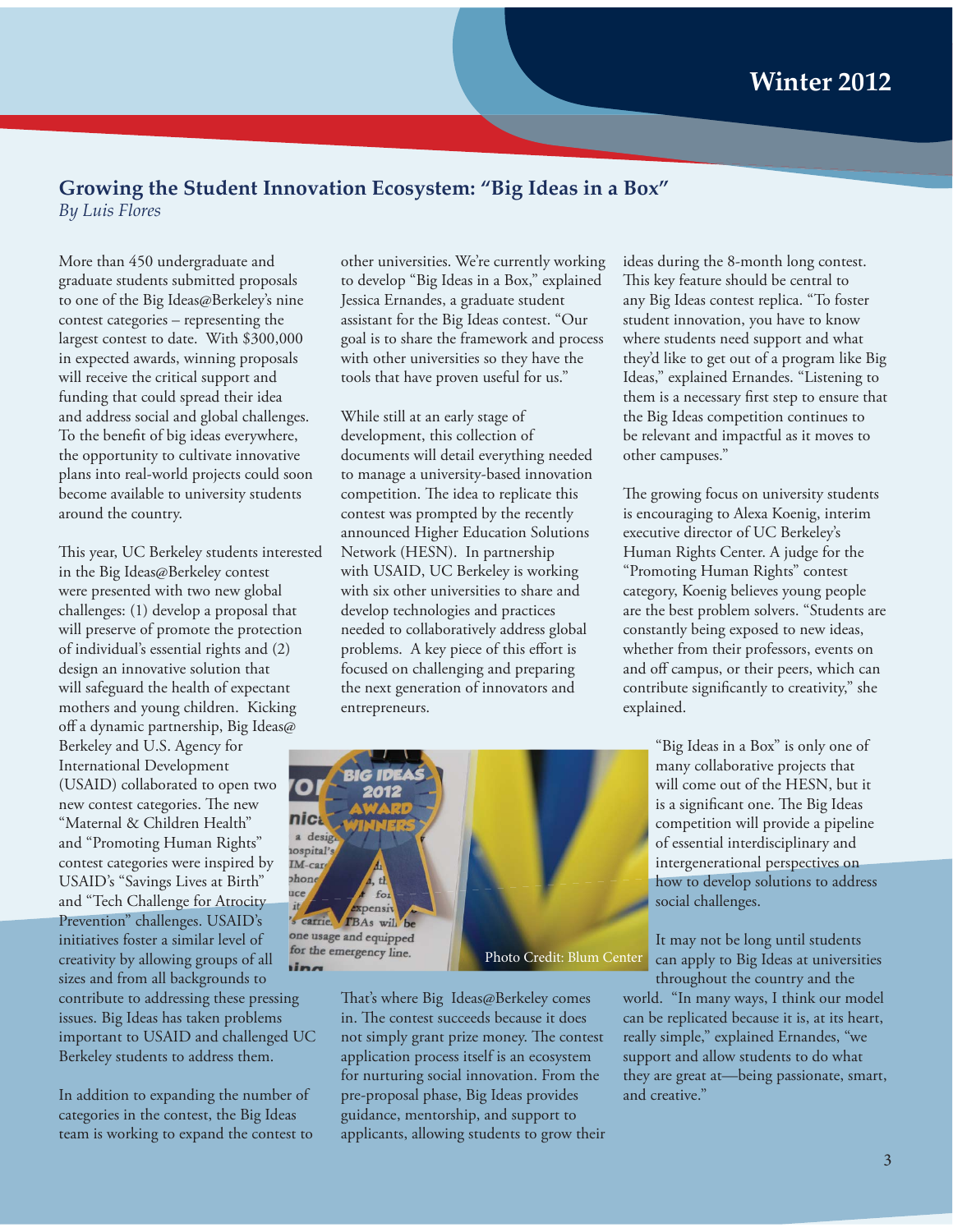## **Blum Center**

## **D-Lab: Designing Sustainable Low-Cost Energy Technologies for the Poor**

*By Christina Gossmann*

Giving a man a fish is good. Teaching a man how to fish is better. Yet, fishing is useless without a river. According to Dr. Kurt Kornbluth, the history of development is filled with examples of good intentions with sufficient capital but insufficient preparatory research and little follow-up to devise the most sustainable solutions. To counter such well intentioned by uninformed development work, Kornbluth **Example 1**<br> **COUNTER**<br> **Stud** 

founded the D-Lab at the University of California, Davis, with support from the Blum Center for Developing Economies.

D-Lab stands for Development through Dialogue, Design and Dissemination and

aims to improve living standards of low-income households by creating and implementing appropriate, sustainable low-cost technologies. Inventor and educator Amy Smith launched the first D-Lab at the Massachusetts Institute of Technology (MIT). During the developmental stages of the initiative in 2005 Kornbluth, then a , a PhD

student in Mechanical Engineering at UC Davis, assisted her Smithduring the developmental stages of the initiative in 2005. Since then, MIT's program has successfully grown to offer sixteen different courses, exploring development, design and social entrepreneurship. Following the success of MIT's D-Lab, Kornbluth wanted to bring the program to UC Davis; after finishingcompleted his graduate work and then embarked

> upon a mission to establish his own D-Lab at UC Davis.

Focusing on issues such as off-grid power, post harvest crop preservation, irrigation, and renewable energy, the D-Lab at UC Davis offers two hands-on

courses for graduate and undergraduate students at the intersection of energy and international development. The first course gives an overview of development work around energy, while the second provides students with a platform to design for the energy market. As part of the class, D-Lab students are directly coupled with clients who face a specific

problem. They spend ten to twenty weeks working with these clients in different parts of the world—from Zambia and Nigeria to Bangladesh, India and Nicaragua—to offer concrete solutions.

"Students at the D-Lab always work with real problems and real people," Kornbluth explained in an interview. The students' designs don't remain in academia but directly impact people in the field. Clients get answers—students gain real-life experience.

Throughout the process—brainstorming and narrowing ideas and transforming feasible solutions into real pilot projects—sustainability is the number one priority. All projects must take into account what Kornbluth calls the "four lenses of sustainability:" environmental, economic, social, and technical. In two project-review sessions per quarter, practitioners, academics and peers provide students constructive, often hard-edged feedback. Most D-Lab students are graduate students from different fields and disciplines, including engineering, economics, international development. This diversity allows



## **real**<br> **d real**<br> **ses for gradu**<br> **lents at the interactions** Students at the D-Lab always work with real problems and real people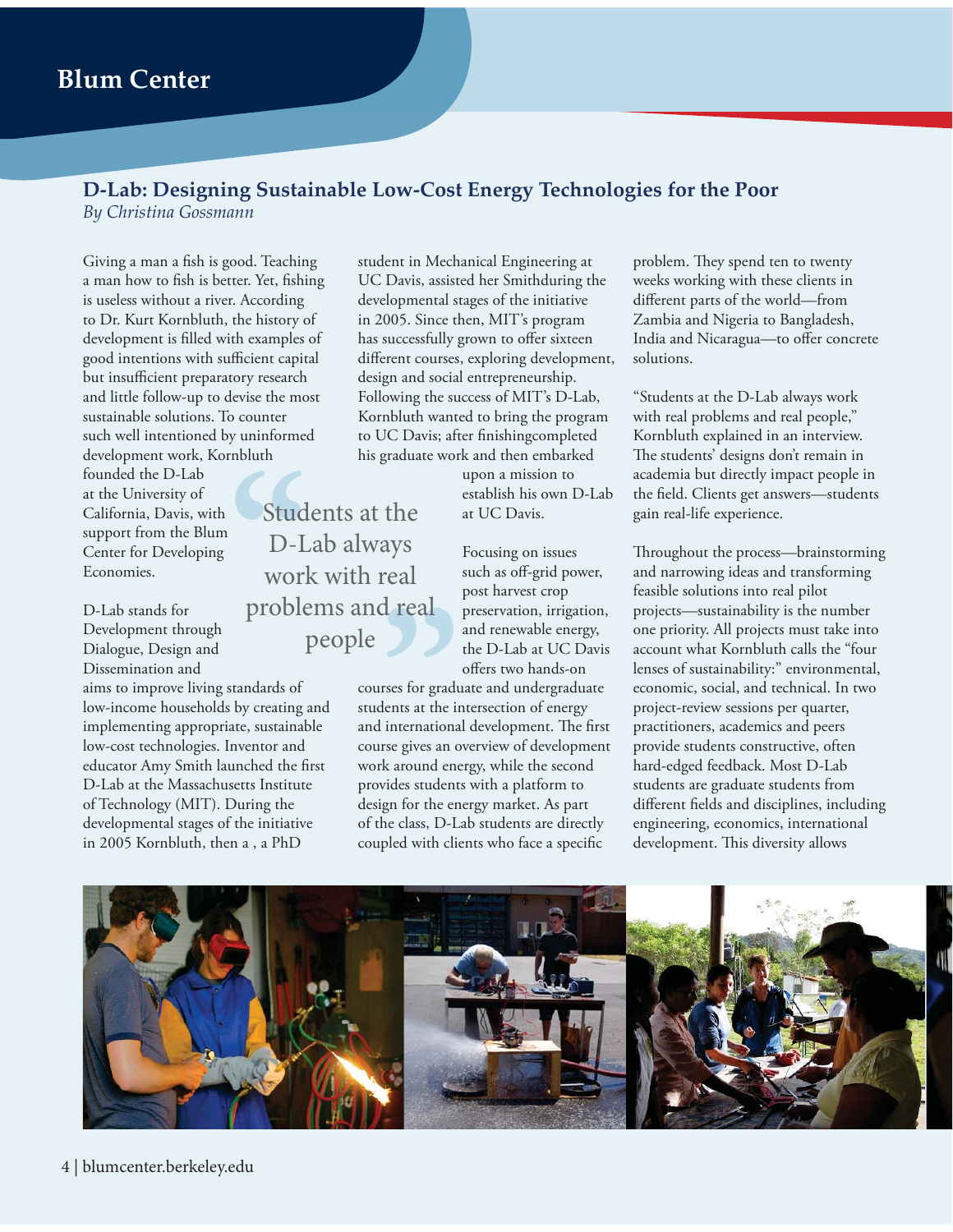students to learn from each other as much as from the process of designing a sustainable energy solution. While it is crucial to carve out a concrete and substantial project within the time period of the course, some of the more successful solutions have stayed with students beyond their D-Lab experience. One D-Lab graduate used the "SMART light" prototype he had developed in D-Lab as part of his portfolio when applying to a job after graduation. Another student recently received \$40,000 from "Start up Chile," a government-sponsored program designed to draw start-up technology companies to the country, to further his efforts in bringing safe water to Chile.

Despite the successes, Kornbluth humbly admits that, as in any field, not all projects work out great. "In D-lab Maybe 25% are a total flop, 25% will be mediocre and about 50% are really good," Kornbluth said.

But those innovators who are successful create real impact—especially when they get together. The UC Davis D-Lab is part of the International Development Design Summit (IDDS) network. Once

a year, 60 to 80 practitioners from around the world assemble for a different kind of academic conference. Under the banner of co-creation, students, teachers, professors, economists, engineers, mechanics, doctors, farmers tion, students,<br>
conomists,<br>
Clients get answers,<br>
Clients get answers,

students gain

real-life experience.

and community organizers present technology and enterprise prototypes instead of academic papers. Meeting in Kumasi, Ghana, and Sao Paulo, Brazil, in

2012, IDDS leaders intend to launch additional locally organized summits in 2013. The goal is to turn these meetings into regular, university-based innovation hubs to exchange technology ideas.

Feasible, applicable and replicable solutions reach far, but networks are also of great importance. Since the beginning, UC Davis and MIT have been collaborating in developing the D-Lab curriculum, and they are looking for other universities to adopt the D-Lab model. "D-Lab is really about new technologies, and working with them in context. But it's also about curriculum

and it's about networks," Kornbluth explained.

In a university consortium with MIT, the D-Lab has just become part of a greater, brand-new network: the USAID Higher

> Education Solutions Network that was launched on November 9th 2012. In this 5-year partnership with seven top U.S. and foreign universities (among them, UC Berkeley), this initiative will

harness the best ideas to fight poverty through development laboratories similar to the D-Lab. If this new generation of development professionals learns how to research, design, test and scale up effective development technologies, there is reason to hope that there will be no more fishing without water in international development. swers,<br>**ain**<br>**ience.**<br>ness the best is<br>ugh develop:<br>be D Leb If

Curious about the Higher Education Solutions Network and the new partnership between USAID and UC Berkeley? Read "Big Ideas In a Box" by Luis Flores on page 3 for more information.

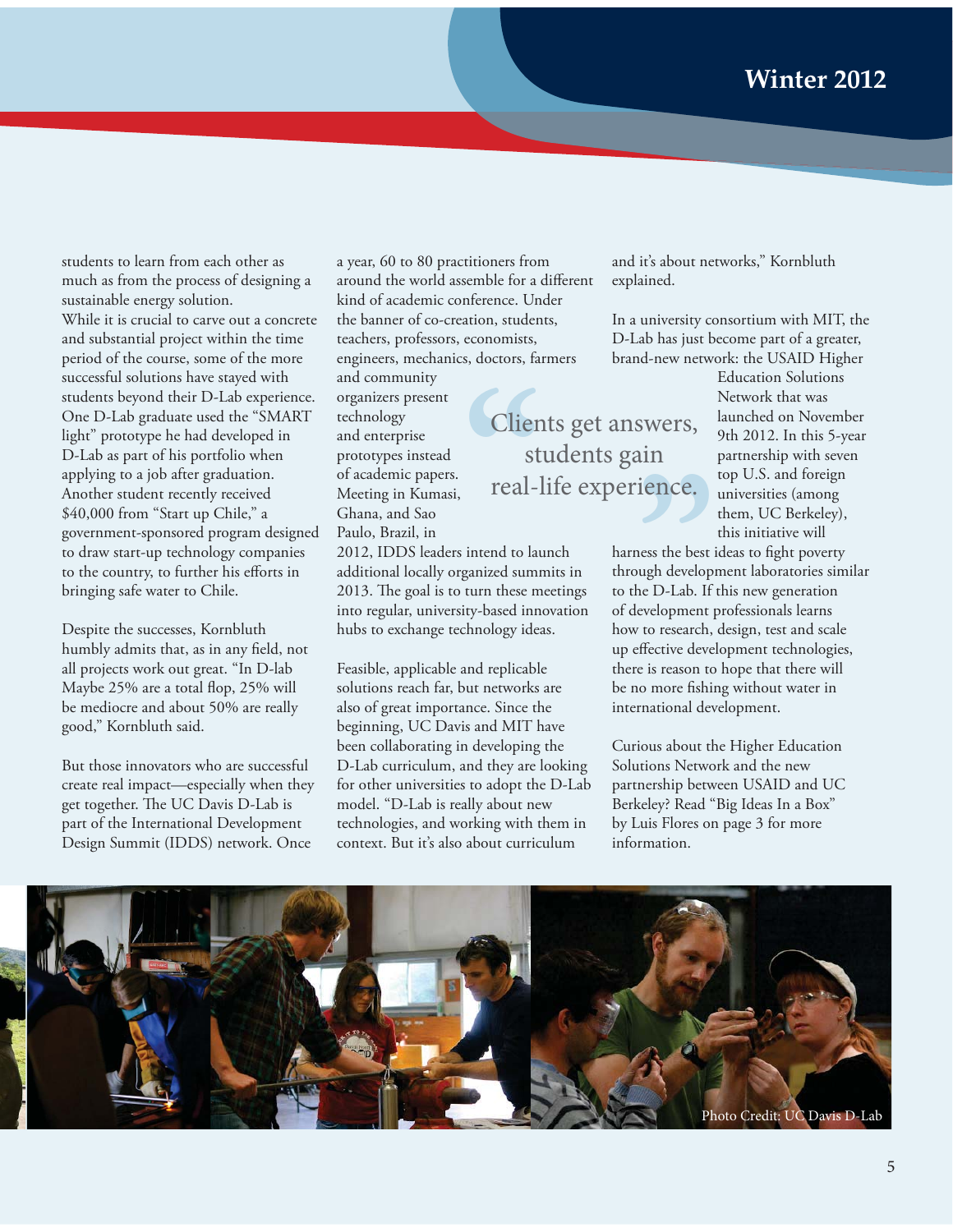## **Blum Center**

#### **Gram Power** *By Kate Lyons*

Gram Power, a company incorporated in 2012 by campus graduates Yashraj Khaitan and Jacob Dickinson, is expanding its reach with help from the Blum Center and United States Agency for International Development (USAID). The company's mission is to provide affordable electricity to thousands of individuals who have restricted access to power in rural India.

Areas with little access electricity rely on kerosene -- a dangerous and unhealthy power source. Gram Power offers communities "pay as you go" electricity. It is a system of micro-payments based on the successful model of prepaid cellular phones connections by

Indian telecommunications companies. This "pay as you go" system is designed for low-income workers who earn a daily wage, providing them with access to green energy without a large up-front investment.

Yashraj Khaitan graduated with a degree in Electrical Engineering and Computer Science (EECS) from UC Berkley in 2011. During his time as an undergraduate, Khaitan was involved with solar cell research at Lawrence National Labs and helped found the UC Berkeley chapter of Engineers without Borders.

Jacob Dickinson, also a graduate of the EECS department, is the head of Gram Power's technical development. As an undergraduate, Dickinson led the UC Berkeley's Solar Car Team's electrical division.

The two first met at a training session for UC Berkeley's Solar Car team in early 2010, where they discussed Khaitan's



experience participating in grassroots projects with villagers in rural Rajasthan; a large desert state located West of New Delhi. It was from this experience that Khaitan's idea to develop a sustainable electricity project arose. Upon hearing the pitch, Dickinson's interests were enlivened, and he became immediately involved with the project, developing technology and seeking product validation.

"I first understood their needs, evaluated current solutions, decided on a price point that would be affordable and then started concept design," Khaitan said.

Gram Power's smart stackable battery, called an MPower, is a portable storage system made up of a battery and "smart power" conditioning circuitry. Small and lightweight, MPower fulfills Gram Power's two main objectives – creating a power source that is flexible (can be used for

powering more than lighting) and energy efficient. By reducing power consumption with efficient green technology, Gram

> Power enhances the individual's investment and contributes to a cleaner environment.

The MPowers can be charged from a conventional power grid, a micro grid, solar panels or a bicycle dynamo. A fully charged MPower can charge a cell phone and provide power for lamps and fans; a fully charged stacked battery can power a television or computer. Gram Power believes its energy solution will impact communities' light and communication capability, resulting in more education, work productivity and higher

earning potential. The power is renewable and clean, providing environmental and health benefits, while

Gram Power's business model encourages local economic growth by employing individuals from each community as Area Sales Managers.

"Our main concern was affordability and utility. We wanted to design something that provided high utility at the right price," Khaitan said.

Development and funding of the project began at UC Berkeley. After discussing his ideas with professor of Computer Science Dr. Eric Brewer in 2010, Khaitan began working with Dr. Brewer and the UC Berkeley research group TIER (Technology and Infrastructure for Emerging Regions). TIER designs and deploys new technology that helps addresses a particular region's environmental, political and/or economic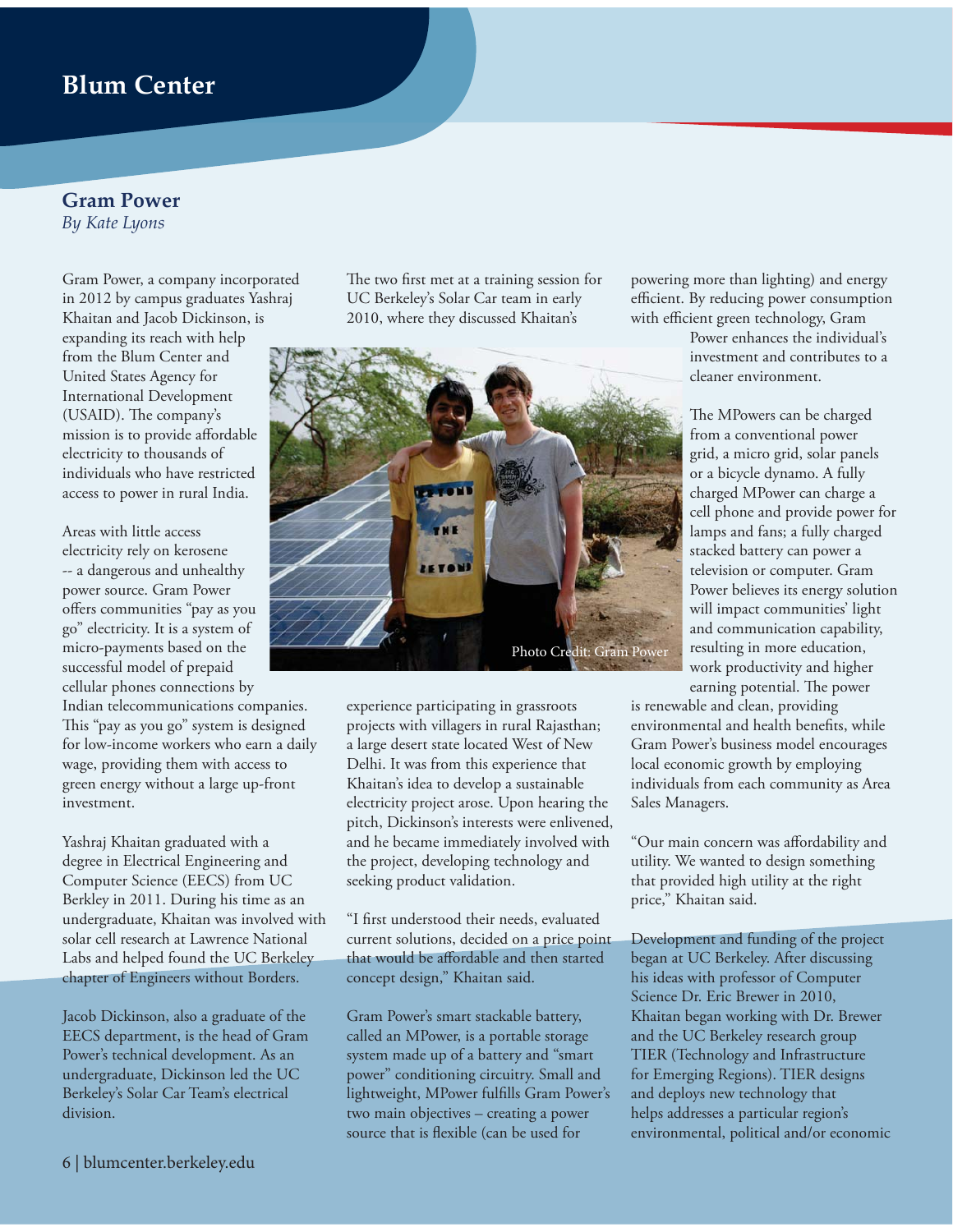concerns with innovative hardware and software infrastructure.

In 2011, Khaitan and Dickinson decided to enter Gram Power into Big Ideas @ Berkeley, an annual, campuswide prize competition that provides funding, support and encouragement to interdisciplinary teams with innovative ideas. Dr. Arthur H. Rosenfeld, former Professor Emeritus of Physics at UC Berkeley and Chairman of the California Energy Commission judged the competition, and selected Gram Power for First Place in the Energy Efficient Technologies category. Gram Power was provided seed funding from the Arthur H. Rosenfeld Fund for Global Sustainable Development and the UC Berkeley Blum Center for Developing Economies.

"Apart from providing significant financial support to deploy our systems in the field in India, Big Ideas helped us think through our business model thoroughly," Khaitan said. "The feedback and advice repeatedly made us aware that technology is not the most important thing – creating affordable and

sustainable access is."

With the support and advice of the Blum Center and the Arthur H. Rosenfeld Fund, Gram Power emerged in Rajasthan, India. To continue growth, Gram Power entered and won the LAUNCH: Energy Challenge, an initiative founded by USAID and its partners in 2011. The LAUNCH program identifies groundbreaking

innovations in sustainable and accessible energy solutions and provides them with financial resources and project guidance.

"LAUNCH helped us launch!" Khaitan exclaimed. "It got us our first round of angel funding, helped us expand our network of advisors to leading figures in this sector from around the world…

they worked very closely with us for 6 months after the event to help create access to the people and resources we needed to achieve our long and short term goals."

Gram Power is now focusing on smart microgrids-- localized electricity production centers that are smaller and





more efficient. In May 2012, Gram Power launched India's first smart microgrid in Rajasthan with great success, and are currently planning with the local Rajasthan government and the Central Government of India to increase microgrid deployments. They are simultaneously working with the Blum Center, USAID, the Center for Effective Global Action (CEGA), and

TIER to rehabilitate 80 existing solar microgrids in Rajasthan. During the microgrid restoration, Gram Power and TIER will conduct extensive research evaluating different technologies and business models, in pursuit of a refined, sustainable method to provide reliable power to rural communities.

> By the end of 2012, Gram Power plans to expand MPower units and microgrids to other states in India such as Uttar Pradesh, Haryana and Bihar.

Gram Power's current projects are successfully providing reliable and affordable electricity for thousands of people, and Khaitan hopes to reach millions in the future. "We're looking to continue deploying our smart grid system on existing microgrids," Khaitan said. "Eventually tackling the existing